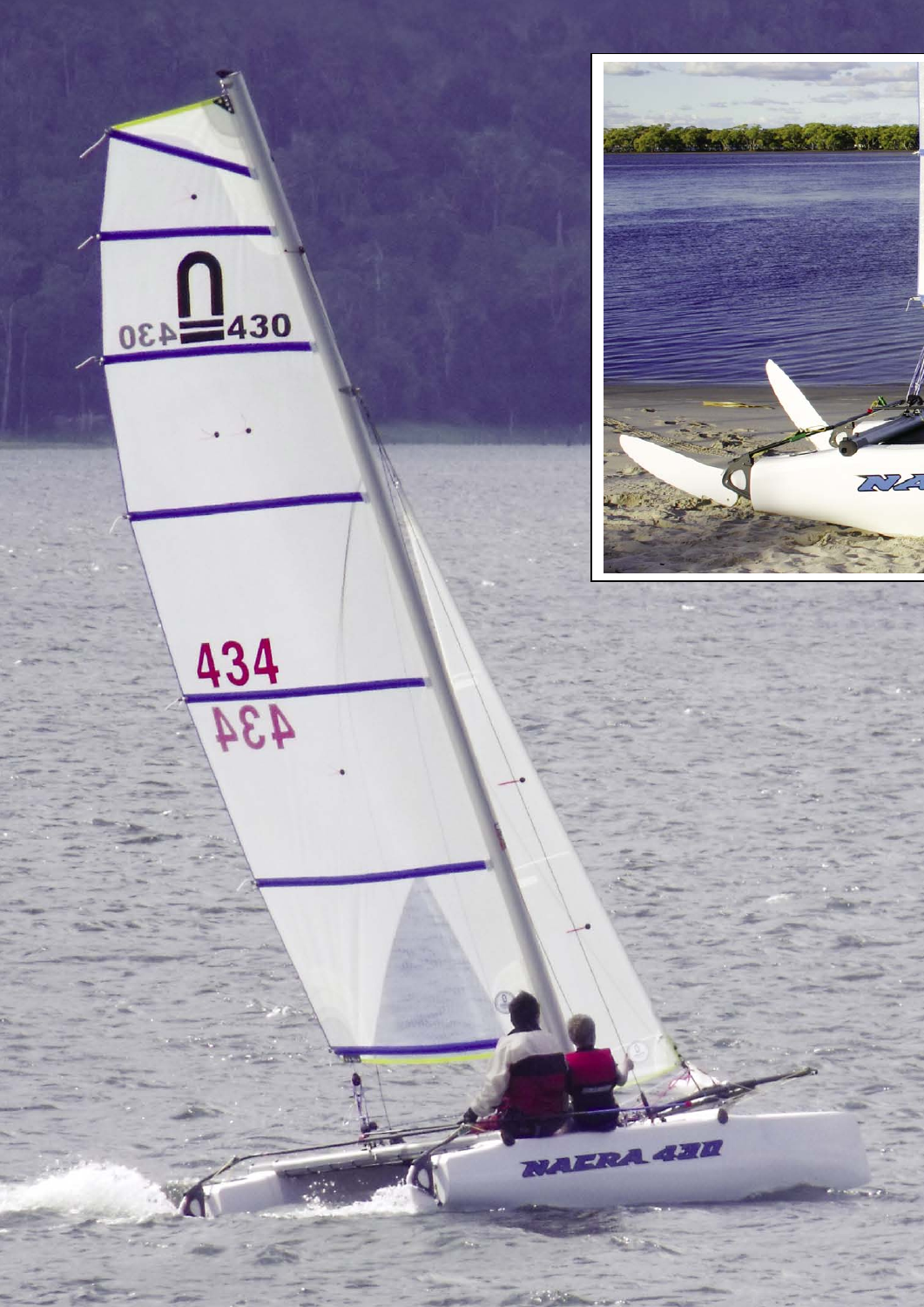

by WARREN GUINEA

# Nacra is a name which is virtually synonymous with off the beach catamarans.

TS SUCCESS W<br>product coming<br>new sailing craft. TS SUCCESS WORLDWIDE WITH new designs is such that any new Nacra product coming onto the market is bound to create more than the usual interest in

Such is the case with the new release of the Nacra 430.

With only one new 14ft catamaran being introduced in Australia over the last 20 years, the need was there for a new design with all the modern features that people required in today's market.

Many 14ft sailors over the years have upgraded to bigger and faster boats, looking for something more than the basic surfcat design of the 1970s.

Nacra set out to design a new 14ft Catamaran that had all of the features:

- Simple to sail;
- Easy to rig;
- 21st Century looks;
- Latest technology in designs;
- Large storage areas in each hull;
- Fits into modern day garage;
- Great turn of speed.



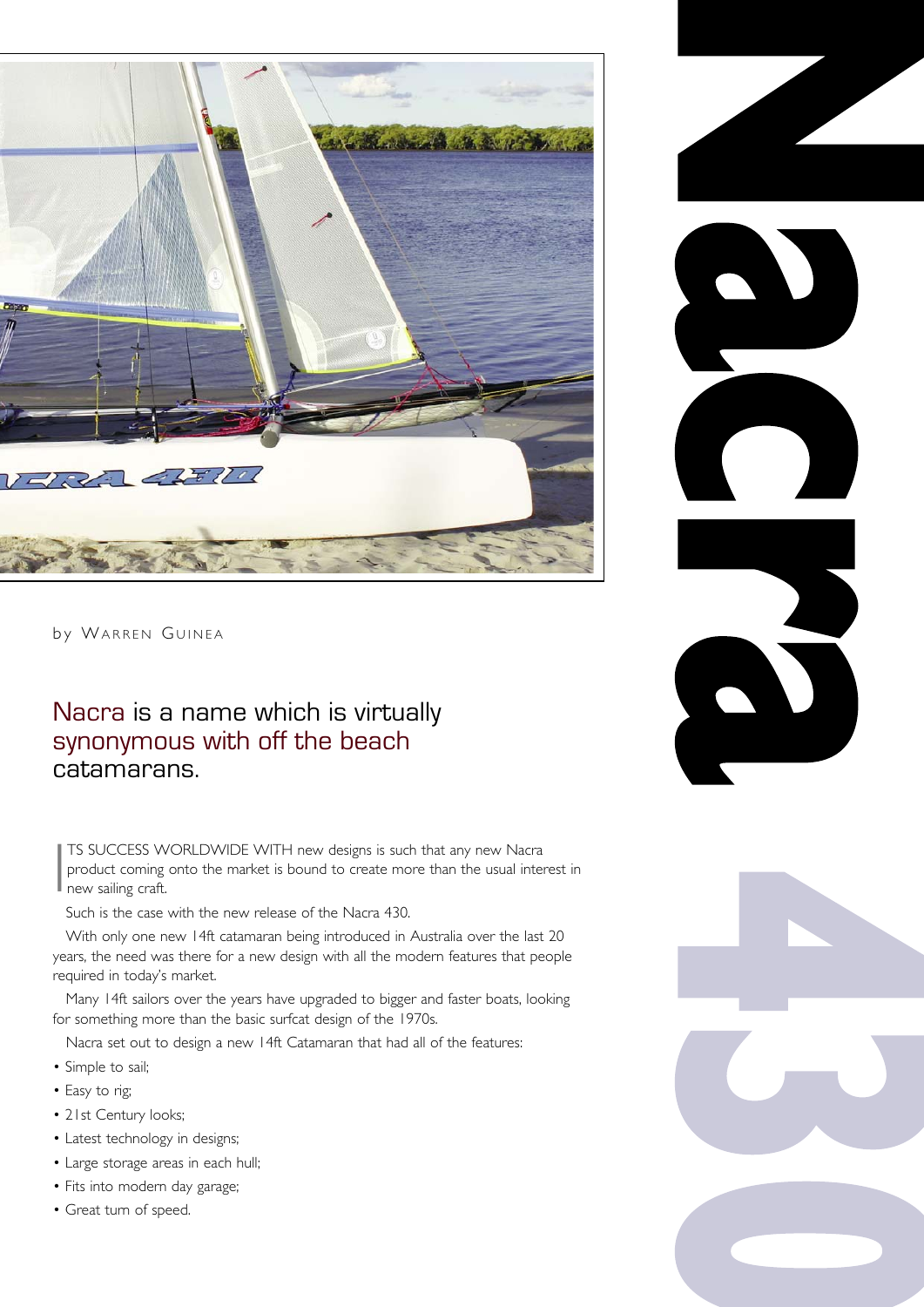

Nacra 430 Rocket – showing the large volume hulls which were made to take extra loads of using a spinnaker.

We wanted a boat that would introduce people back to catamaran sailing where it all started many years ago-the 14ft market.

A boat that can be raced one day then socially sailed with three or more friends the next day.

One of the first buyers of the new boat took delivery of his boat on Thursday, raced over the Easter weekend for three days and did really well straight out of the box.

Then the next day our destination was across the lake to have a picnic lunch with four other people using the storage in the hull to stow everything. That is what sailing is meant to be.

Since its release just over two months ago the Nacra 430 has been winning many events and races that it enters. It is arguably the fastest 14ft production catamaran available already. It is also competing with many top 16ft boats. It recently won the Catamaran division at Lake

Tinaroo over the May Day weekend.

Even managing to place a second and third on yardstick against the highly competitive F-18 class. See full results.

#### **Design**

The boat is made in two vertical seams which allows it to have more volume down low where it is required.

Nacra widened this boat more than normal and placed the main beam in the highest volume area of the hull.

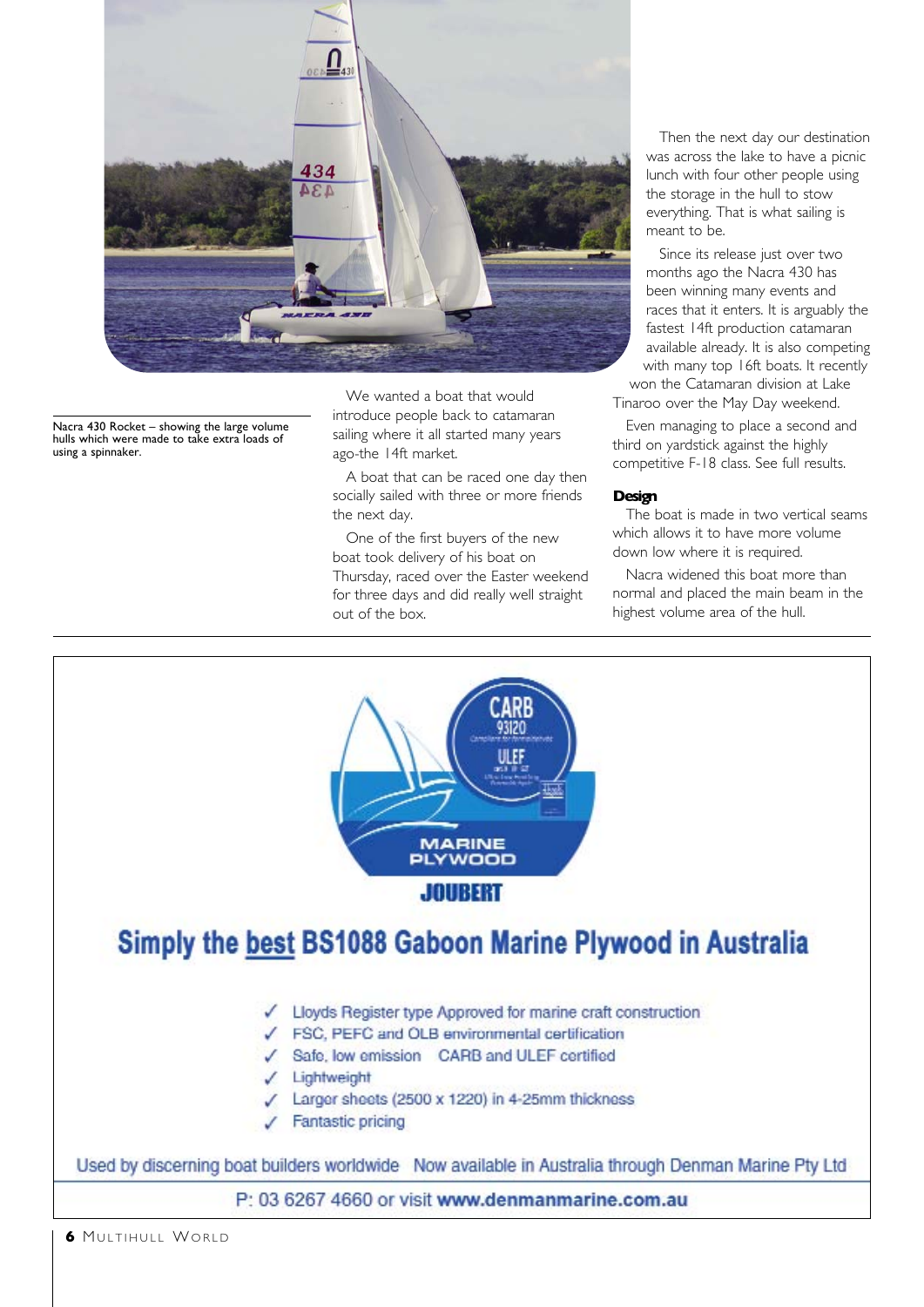This allowed the front beam to move forward more than normal which then meant the trampoline area could be much larger.

This was exactly what we were after; the boat can carry four people very easily. The sidestay positioning was moved slightly as well, creating more space for the crew to sit on the deck.

With a larger deck area than normal we required more bulkheads between the beams which then allowed us to utilise this space for a large storage area in each hull. Access is gained through large port lids in each hull. The hulls are made out of sandwich construction and were made to take the loads of the spinnaker with further bulkheads being placed in the front section. This is standard on all models of the 430, which will make the boat very stiff and able to handle the high loads of spinnaker sailing if people choose to add the optional kit. Non-skid tread was placed in the mould along the edges to help with grip while trapezing. The decks between beams feature non-skid patterns which help to keep the crew very stable.

The hull design is very unique. We have been able to incorporate the reverse bow wave piercing formula into a skeg type non-daggerboard hull. The result is a non-daggerboard fine entry maximum volume hull.

The skeg design blends with the cutaway bow which maximises the pointing, tracking and tacking capability of the boat.

The trampoline is a large, one piece diagonal cut, which can be fitted easily by one person. There is a large pocket at the front for storing the righting line and other equipment.

The rudders are high aspect carbon reinforced and feature a built-in adjuster which determines the rake of the rudder. The rudder system also features Ackerman steering which makes turning more efficient. A pivmatic system is standard as well which makes for safe beaching and will kick up on impact with under water objects.



Rudder system features Ackerman steering, kick up rudders and large efficient rudders which make the helm very responsive. (above)

Nacra 430 Rocket really gets up and goes. This adds a whole new dimension to a boat of this size. (right)

Large port lids in each hull give access to the storage areas built in the hulls. (centre)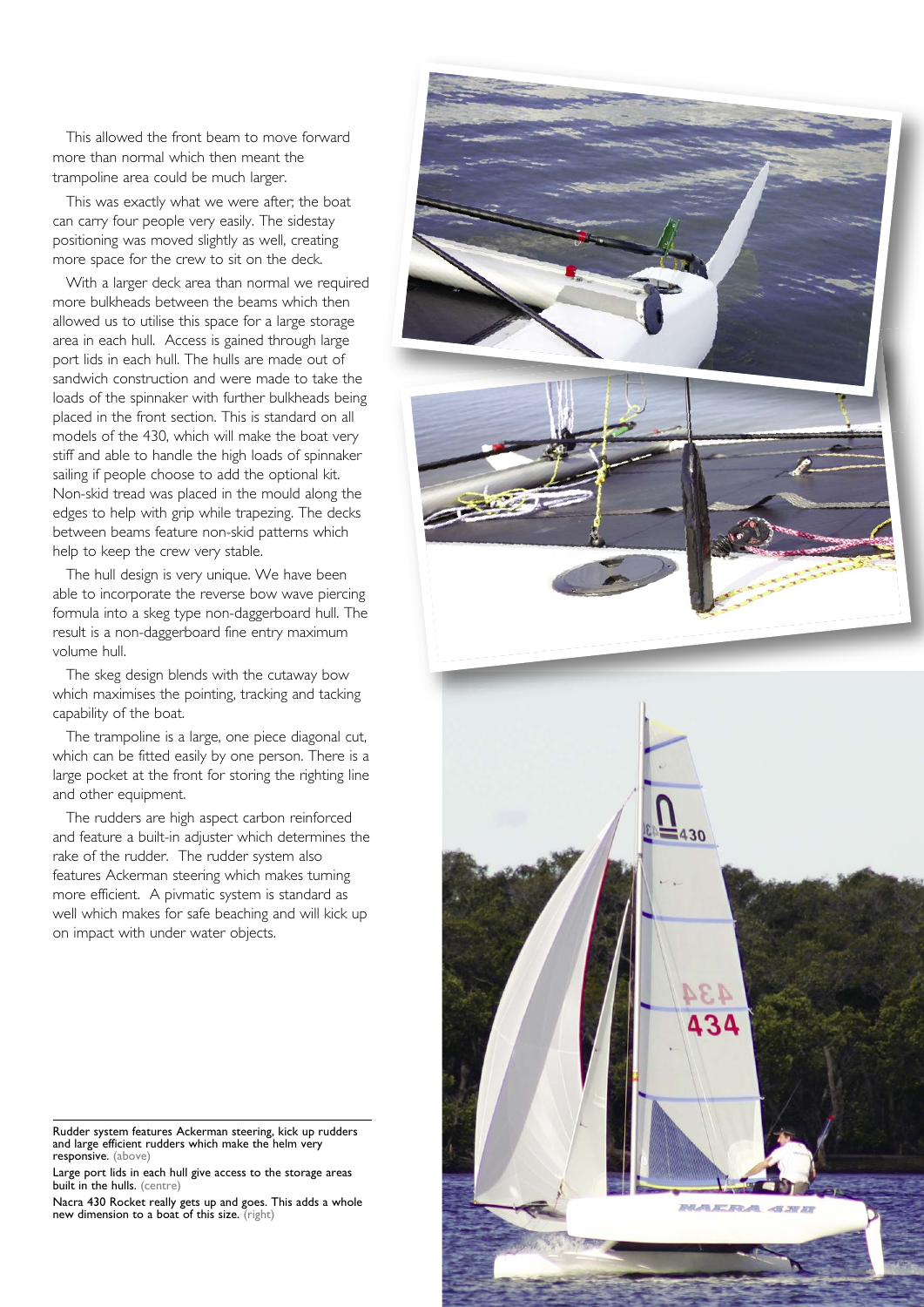

The rear beam is the same as the highly successful Nacra 'Infusion' and features a built in traveller track, with RCB traveller car fitted as standard. The front beam has had the well deepened to add more stiffness in the boat.

The sails are Flex Mylar and feature a large square top mainsail with a boomless sailplan making for safer sailing and easier rigging.

The mast is small enough to still be raised by one person and features a captive ball system, which stops the mast from jumping off while raising and lowering. Other controls are 8-1 downhaul which is lead out to the trapeze and a 6-1 ratchet mainsheet. The jib is non overlapping which makes tacking and gibing very easy.

The Rocket version features a spinnaker kit and Nacra's mid pole snuffer system. This adds a new

dimension to 14ft sailing never seen before in a boat this size. We wanted a boat that has all the features of an F-18 yet in a smaller more manageable size. This introduces people to the art of spinnaker sailing at a manageable level. It has been great to see people sailing across the water under spinnaker, knowing that they have never used one before.

## **Sailing the boat**

The first thing you notice about sailing the boat is the wide trampoline area, it gives you the feeling of sailing a much larger boat.

The boat tacks and gybes very quickly with the help of the deep efficient rudders.

Sailing upwind you will notice that the boat points higher and higher as the wind increases, the boat seems to drift to windward as wind increases, due to the wave piercing design.

The fine entry of the bow slices through any waves or chop with ease, making for a very smooth ride.

Downwind with the spinnaker is when the boat really comes in to its own.

It just accelerates, the boat goes lower and lower as the wind increases and will easily pass much larger boats with ease on this point of sail.

I have been sailing an F-18 for about seven years before sailing the new Nacra 430 and thought that the boat would be dull compared to F-18s.

But to my surprise I love sailing the new boat, it is really something special to sail.

It feels like you are on a much bigger boat, yet you have all the



Boat on display at Lake Tinaroo Regatta, where it and a series on display at law of the placed first overall in its catamaran division. (top) simplicity of a small catamaran. Showing fine entry of the wave piercing hull. (above)